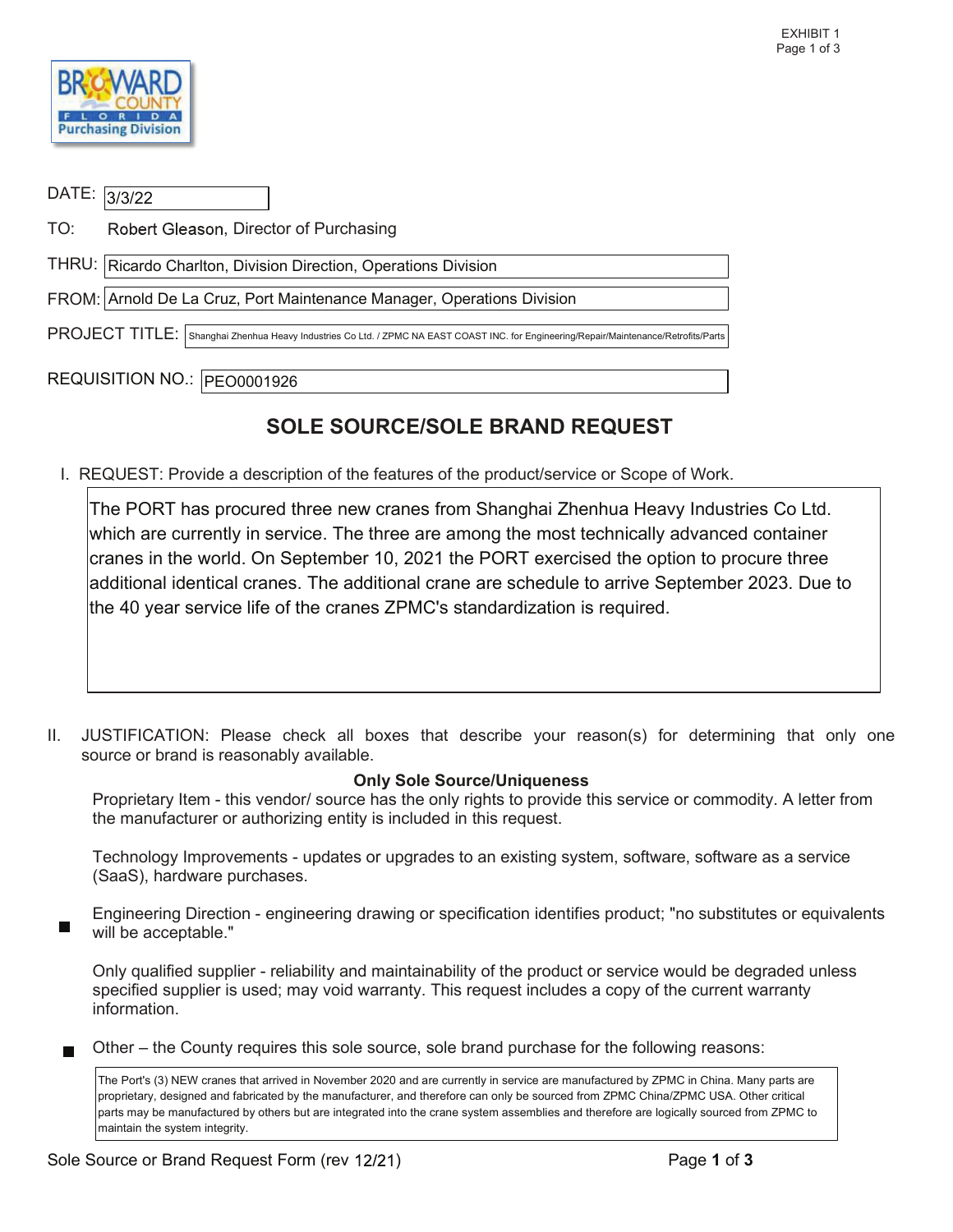## Business Case (One/Most Reasonable Source or One/Most Reasonable Brand)

- Operational Compatibility replacement parts from alternate suppliers are not interchangeable with original part and causes equipment incompatibility. Previous findings and/or documentation is included with this request.
- request.<br>Ease of Maintenance maintenance or retooling prohibits competition. Section III, Comparative Market Research includes estimated costs associated with changing current source and/or brand.

 Follow-On - potential for continued development or enhancement with same supplier and eliminates costs incurred by using different supplier. Section III, Comparative Market Research includes estimated costs for replacing current or existing system.

Complies with existing community and safety standards, and/or laws, rules, and regulations.

Exempted from the Procurement Code – per Section 21.5 of Broward County Administrative Code.

 Other/or additional information – using this sole source, sole brand purchase benefits the County for the following reasons:

III. COMPARATIVE MARKET RESEARCH: Provide a detailed source or market analysis for justification of sole source/brand or most reasonable source (attach extra sheets as needed).

| Estimated project value: $\frac{1}{3}$ 86,700,000.00                                 | Contract length (if applicable): |  |  |  |  |
|--------------------------------------------------------------------------------------|----------------------------------|--|--|--|--|
| Expenses to date: \$47,515,500.00                                                    |                                  |  |  |  |  |
| Has this commodity been previously provided to the County? $\blacklozenge$ Yes<br>No |                                  |  |  |  |  |
| If yes, when and by whom?<br>Port Everglades Department                              |                                  |  |  |  |  |
| How was item/service procured? RFP                                                   |                                  |  |  |  |  |
| What is the current contract (MA) or purchase order number?   X2111385P1 1           |                                  |  |  |  |  |
| If this is a sole brand, is there an "authorized" dealers list?                      | Yes                              |  |  |  |  |

 additional sheets if needed. Cost/Benefit Analysis: What would the cost be to utilize an alternate vendor or source? This explanation should include the savings and/or additional costs to the County by not using the preferred vendor or source. Attach

 ON AVERAGE \$250,000 PER YEAR. The Port is requesting to standardize Shanghai will maintain parts continuity, interchangeability, and keep the equipment uniform. The ZPMC cranes and its respective spare parts are not interchangeable with other OEMs and cannot be Zhenhua Heavy Industries Co Ltd. / ZPMC NA EAST COAST INC.. A standardization status purchased from other vendors. Furthermore any other manufacturer will require extensive unpractical modifications to the cranes, at considerable cost and equipment downtime.